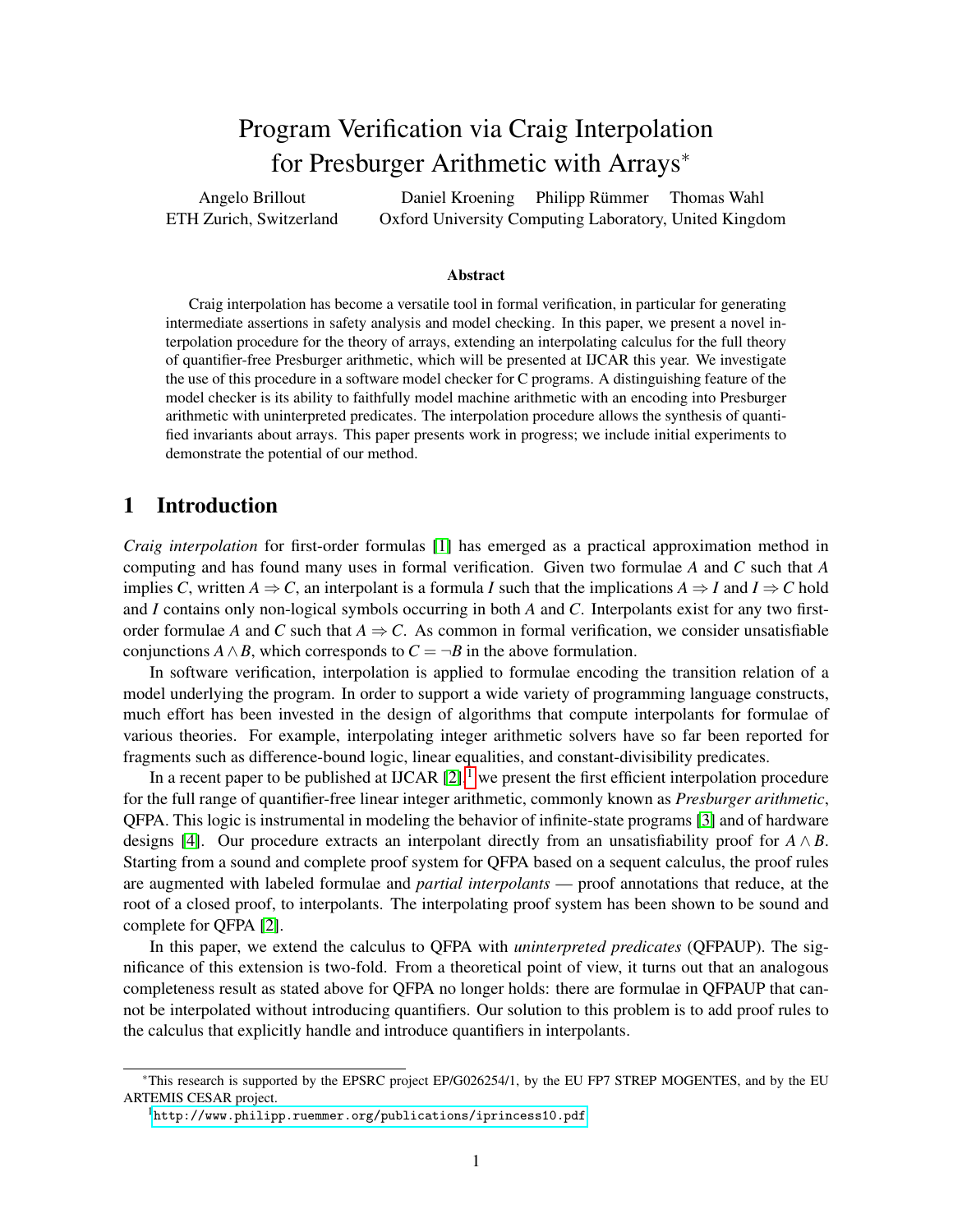From a practical point of view, uninterpreted predicates allow us to apply our interpolating theorem prover to verification problems for programs with array-like data structures. To realize this end, we follow a layered approach. We first introduce uninterpreted functions to the logic, by a relational encoding using uninterpreted predicates and axioms expressing functional consistency. To formalize array operations, we then add two uninterpreted function symbols, *select* and *store*, as well as axioms that characterise the first-order theory of (non-extensional) arrays.

In order to illustrate how to use our interpolating solver in model checking, we provide an encoding of fixed-width bitvector arithmetic in QFPAUP. This encoding is implemented in the model checker Wolverine [\[5\]](#page-13-4) to convert the (unfolded) transition relation of a C program into a QFPAUP formula.

In summary, we extend in this paper the interpolation procedure for QFPA presented in [\[2\]](#page-13-1) by uninterpreted predicates, uninterpreted functions, and the theory of arrays. We demonstrate, using a set of initial experiments, how to use this interpolation procedure to support software model checking of C programs with arrays. To the best of our knowledge, ours is the first complete interpolation procedure for the theory of quantifier-free Presburger arithmetic with arrays.

### Related Work

Interpolation in integer arithmetic. McMillan considers the logic of difference-bound constraints [\[6\]](#page-13-5). This logic, a fragment of QFPA, is decidable by reduction to rational arithmetic. As an extension, Cimatti et al. [\[7\]](#page-13-6) present an interpolation procedure for the *UTVPI* fragment of linear integer arithmetic. Both fragments allow efficient reasoning and interpolation, but are not sufficient to express many typical program constructs, such as integer division. In [\[8\]](#page-13-7), separate interpolation procedures for two theories are presented, namely (i) QFPA restricted to conjunctions of integer linear (dis)equalities and (ii) QFPA restricted to conjunctions of stride constraints. The combination of both fragments with integer linear inequalities is not supported, however. Our work closes this gap, as it permits predicates involving all types of constraints.

Kapur et al. [\[9\]](#page-13-8) prove that QFPA is closed under interpolation (as an instance of a more general result about recursively enumerable theories), but their proof does not directly give rise to an efficient interpolation procedure.

Interpolation in the theory of arrays. McMillan provides a complete interpolation procedure for arrays [\[10\]](#page-13-9) on top of a saturation prover for first-order logic by means of explicit array axioms. Our interpolation method resembles McMillan's in that explicit array axioms are given to a theorem prover, but our procedure is also complete in the combined theory of QFPA with arrays.

In [\[11\]](#page-13-10), Jhala et al. define a "split prover" that can compute interpolants in the theories of difference bounds and a fragment of the theory of arrays, besides others. The main objective of [\[11\]](#page-13-10) is to derive interpolants in restricted languages, which makes it possible to guarantee convergence and a certain form of completeness in model checking. While our procedure is more general in that the full combined theory of QFPA with arrays can be handled, we consider it as important future work to integrate techniques to restrict interpolant languages into our procedure.

Kapur et al. [\[9\]](#page-13-8) present an interpolation method for arrays that works by reduction to the theory of uninterpreted functions. To some degree, our interpolation procedure can be considered as a lazy version of the procedure in [\[9\]](#page-13-8): while [\[9\]](#page-13-8) uses the array axioms to compile away the *store*-function (and equality on arrays) upfront, producing a formula that can equivalently be proven in the theory of uninterpreted functions, our procedure only instantiates the array axioms on demand during the construction of a proof. It would be possible to combine our calculus for Presburger arithmetic with uninterpreted functions with the approach from [\[9\]](#page-13-8); an empirical comparison with our interpolation procedure for arrays would be interesting.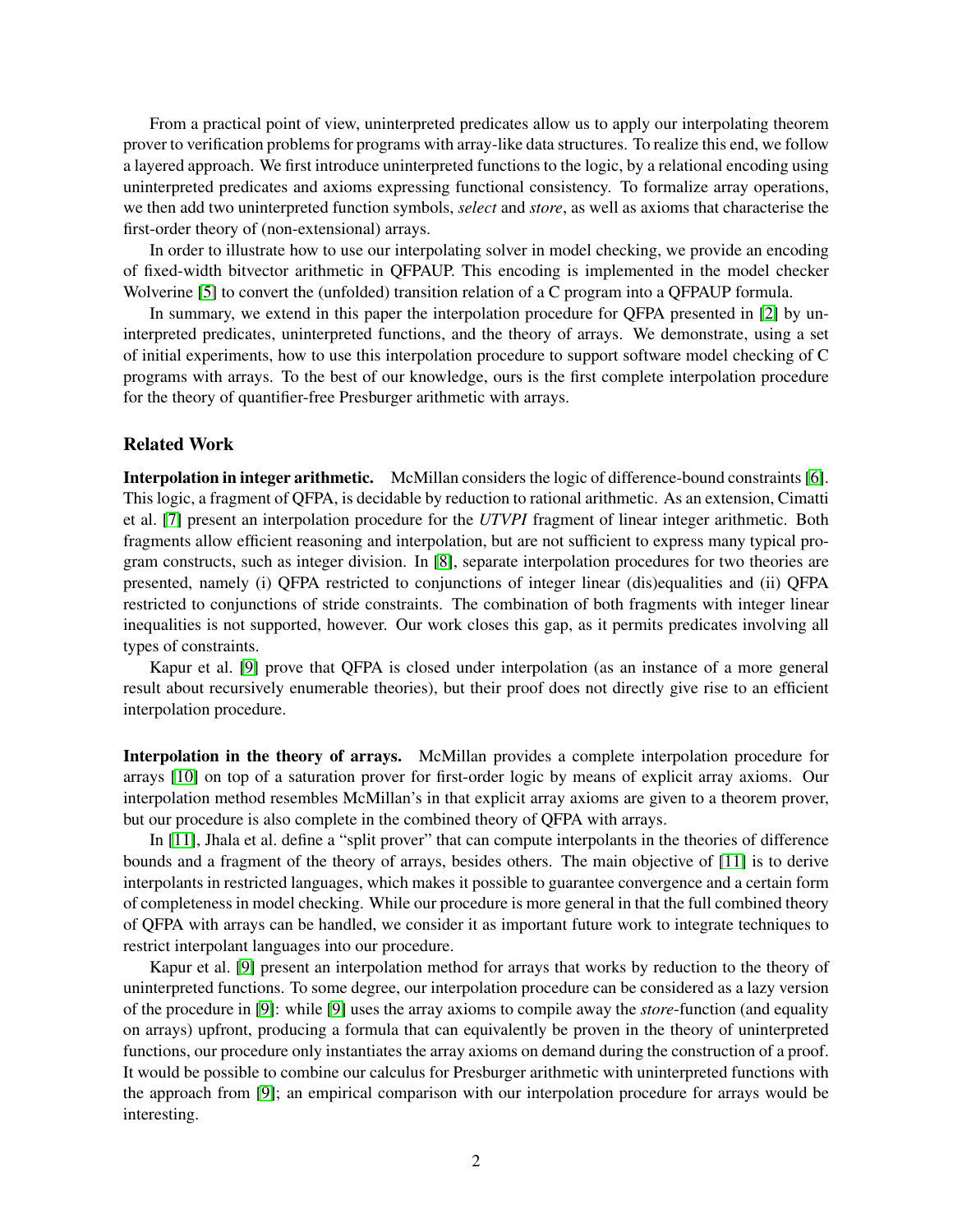### <span id="page-2-0"></span>2 Model Checking by Lazy Abstraction with Interpolants

Our program verification method combines the work on *lazy interpolation-based model checking* in [\[6\]](#page-13-5) with an interpolation procedure for QFPA and arrays. Generalising earlier work on hardware model checking, the approach from [\[6\]](#page-13-5) proceeds by incrementally unwinding the control-flow graph of a program to a tree. Whenever a path from the program entry point to a program assertion (i.e., a safety specification) is found, a verification condition  $\phi = T_1(s_0, s_1) \wedge T_2(s_1, s_2) \wedge \cdots \wedge T_n(s_{n-1}, s_n) \wedge \neg C(s_n)$ is generated, where each  $s_i$  is a vector of variables representing the program state after execution of  $i$ statements on the path,  $T_i(s_{i-1}, s_i)$  is the transition relation corresponding to a statement, and  $C(s_n)$  is the assertion to be verified.

Under the assumption that the program to be verified is correct, formula  $\phi$  is unsatisfiable. From a proof of unsatisfiability, it is then possible to generate a chain of  $n+1$  interpolants  $I_0(s_0), I_1(s_1), \ldots, I_n(s_n)$ with the properties:

$$
I_0(s_0) = true, \qquad I_i(s_i) \wedge T_{i+1}(s_i, s_{i+1}) \Rightarrow I_{i+1}(s_{i+1}) \quad (\text{for } i \in \{0, \dots, n-1\}), \qquad I_n(s_n) \Rightarrow C(s_n)
$$

such that each  $I_i(s_i)$  only talks about the program state  $s_i$ . In other words, each formula  $I_i(s_i)$  represents an intermediate program assertion.

The interpolants  $I_i$  are used to label the nodes of the program unwinding tree, and are candidates for inductive invariants. To check whether the interpolants actually are inductive, the notion of a *covering relation* is introduced, which is a binary relation between nodes of the unwinding tree. We illustrate this concept using the example of a program counting from 0 to 1000; the diagram on the right shows the control-flow graph of the program, in which failing assertions are modelled via an explicit error state:



In order to prove that the error state is unreachable, the control-flow graph is partially unwound to the following tree:



The formulae written underneath or to the right of the vertexes are generated using interpolation when analysing the paths of the tree:

- $0 \rightarrow 1 \rightarrow 2 \rightarrow 3$ : this path is infeasible, generating the interpolant chain *true*,  $i = 0$ , *false*, *false*, which is used to label the nodes of the tree. The interpolants approximate the sets of states reachable in the various control-flow locations on the path.
- $0 \rightarrow 1 \rightarrow 4 \rightarrow 5 \rightarrow 6 \rightarrow 7$ : similarly, this path is infeasible and generates the interpolants *true*,  $i = 0$ ,  $i < 1000$ ,  $i \le 1000$ ,  $i = 1000$ , *false*.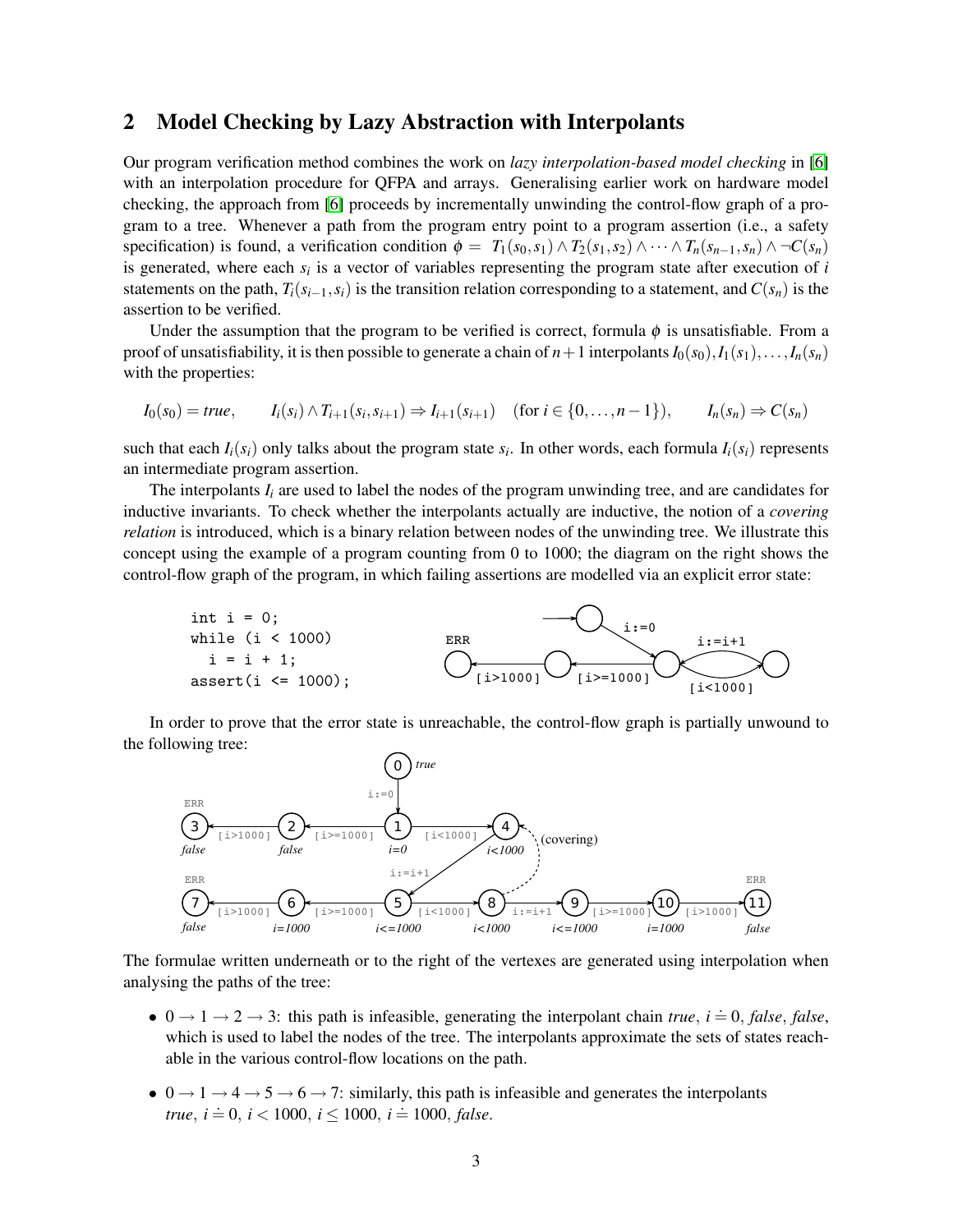•  $0 \rightarrow 1 \rightarrow 4 \rightarrow 5 \rightarrow 8 \rightarrow 9 \rightarrow 10 \rightarrow 11$ : from this infeasible path we derive, in particular, the further annotation *i* < 1000 for node 8. It can now be observed that node 8 is *covered* by node 4: both refer to the same control-flow location, and the annotation *i* < 1000 of node 8 implies the annotation of node 4 (resembling an inductive loop invariant).

The covering of node 8 closes the proof and shows that the program is correct [\[6\]](#page-13-5).

For our experiments, we use a development version of the model checker Wolverine [\[5\]](#page-13-4), which implements the lazy abstraction approach to model checking. Our interpolation procedure is implemented in the tool iPrincess  $[2]$  and available for download.<sup>[2](#page-0-0)</sup>

# <span id="page-3-1"></span>3 Background: Interpolation in Presburger Arithmetic

### <span id="page-3-0"></span>3.1 Preliminaries

Presburger arithmetic. We assume familiarity with classical first-order logic (e.g., [\[12\]](#page-13-11)). Let *x* range over an infinite set *X* of variables, *c* over an infinite set *C* of constant symbols, *p* over a set *P* of uninterpreted predicates with fixed arity, *f* over a set *F* of uninterpreted functions with fixed arity, and  $\alpha$  over the set  $\mathbb Z$  of integers. The syntax of terms and formulae considered in this paper is defined by the following grammar:

$$
\begin{aligned}\n\phi &\ ::= t \doteq 0 \left| t \leq 0 \left| \alpha \left| t \right| p(t, \ldots, t) \left| \phi \wedge \phi \right| \phi \vee \phi \right| \neg \phi \right| \forall x. \phi \mid \exists x. \phi \\
t &\ ::= \alpha \left| c \left| x \left| \alpha t + \cdots + \alpha t \right| f(t, \ldots, t)\right.\n\end{aligned}
$$

The symbol *t* denotes terms of linear arithmetic. For simplicity, we only allow 0 as the right-hand side of equalities and inequalities.

Divisibility atoms  $\alpha | t$  are equivalent to formulae  $\exists s$ .  $\alpha s - t \doteq 0$ , but are required for quantifier elimination and (quantifier-free) interpolation. Further, we use the abbreviations *true* and *false* for the equalities  $0 = 0$  and  $1 = 0$ , and  $\phi \rightarrow \psi$  to abbreviate  $\neg \phi \lor \psi$ . Simultaneous substitution of terms  $t_1, \ldots, t_n$ for variables  $x_1, \ldots, x_n$  in  $\phi$  is denoted by  $[x_1/t_1, \ldots, x_n/t_n] \phi$ ; we assume that variable capture is avoided by renaming bound variables as necessary.

*Presburger arithmetic (PA)* consists of those terms and formulae that do not contain uninterpreted predicates or functions. *Quantifier-free Presburger arithmetic (QFPA)* consists of those terms and formulae of PA that do not contain quantifiers. Until Sect. [4,](#page-6-0) we focus on the fragment QFPA. The semantics of Presburger arithmetic is defined over the universe  $\mathbb Z$  of integers in the standard way [\[12\]](#page-13-11).

**Gentzen-style sequent calculi.** If  $\Gamma$ ,  $\Delta$  are finite sets of formulae and *C* is a formula, all without free variables, then  $\Gamma \vdash \Delta$  is a *sequent*. The sequent is *valid* if the formula  $\land \Gamma \rightarrow \lor \Delta$  is valid. A calculus *rule* is a binary relation between a finite set of sequents called the premises, and a sequent called the conclusion. A sequent calculus rule is *sound* if, for all instances

$$
\frac{\Gamma_1 \vdash \Delta_1 \cdots \Gamma_n \vdash \Delta_n}{\Gamma \vdash \Delta}
$$

whose premises  $\Gamma_1 \vdash \Delta_1, \ldots, \Gamma_n \vdash \Delta_n$  are valid, the conclusion  $\Gamma \vdash \Delta$  is valid, too. Proof trees are defined to grow upwards. Each node is labeled with a sequent, and each non-leaf node is related to the node(s) directly above it through an instance of a calculus rule. A proof is *closed* if it is finite and all leaves are justified by an instance of a rule without premises.

 $2$ <http://www.philipp.ruemmer.org/iprincess.shtml>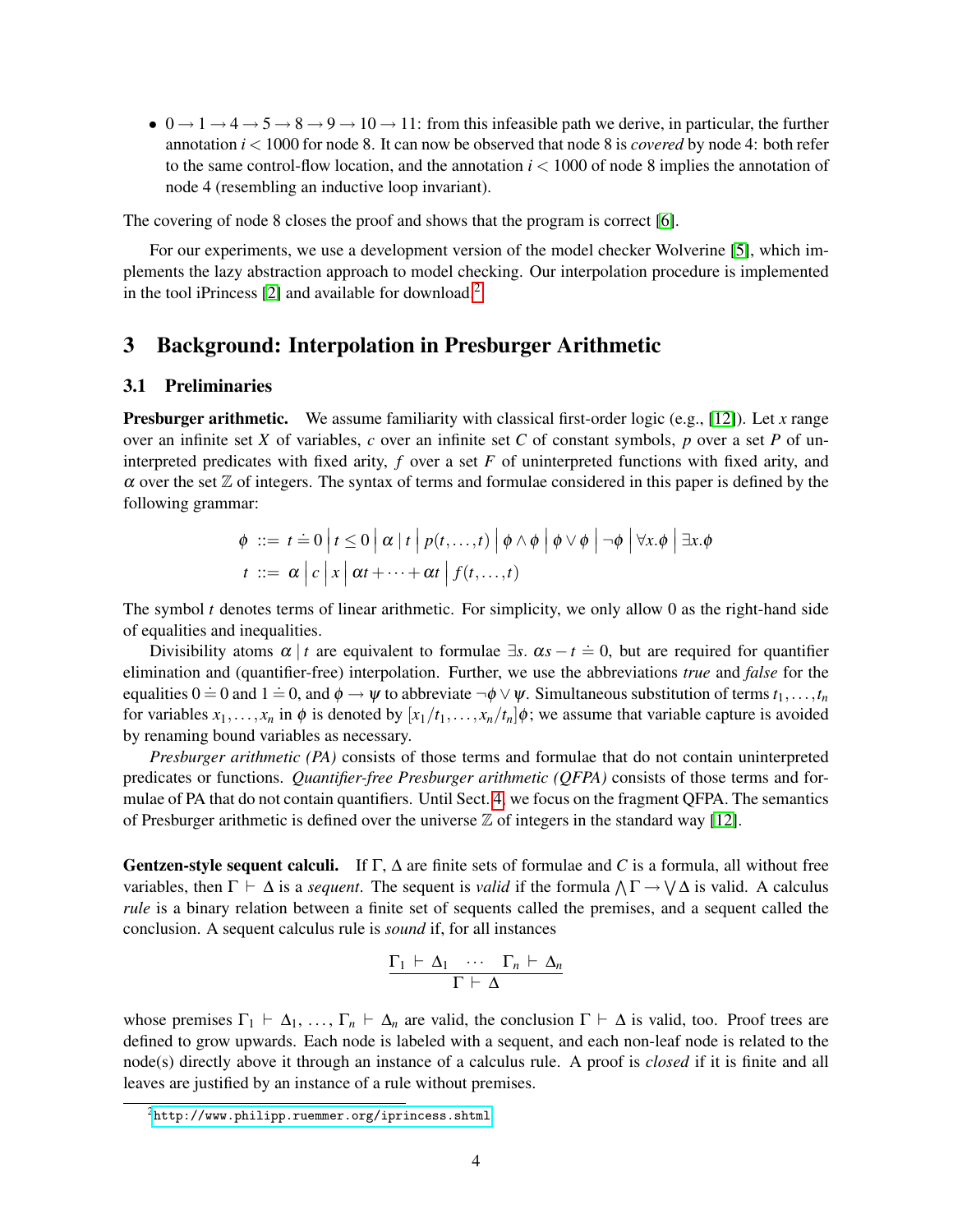### 3.2 An Interpolating Sequent Calculus for QFPA

This section briefly presents the interpolating sequent calculus for quantifier-free Presburger arithmetic introduced in [\[2\]](#page-13-1). For sake of brevity, most of the rules related to arithmetic reasoning (which are orthogonal to the extensions defined in Sect. [4](#page-6-0) and [5\)](#page-8-0) are left out in this paper; we refer the reader to [\[2\]](#page-13-1) for more details.

**Interpolating sequents.** To extract interpolants from proofs of unsatisfiable conjunctions  $A \wedge B$ , Gentzen-style sequents (Sect. [3.1\)](#page-3-0) are extended to *interpolating sequents*. Formulae in interpolating sequents are labeled either with the letter *L* ("left") to indicate that they are derived purely from *A* or with *R* ("right") for formulae derived purely from *B*. The labels *L*/*R* are sufficient to handle analytic rules that operate only on subformulae of the input formulae (similar to [\[12\]](#page-13-11)). More formally, if  $\phi$  is a formula without free variables, then  $|\phi|_L$  and  $|\phi|_R$  are *L/R*-labeled formulae. Furthermore, if Γ,  $\Delta$  are sets of labeled formulae and *I* is an unlabeled formula such that (i) none of the formulae contains free variables, (ii)  $\Gamma$  only contains formulae  $\phi|_L$  or  $\phi|_R$ , and (iii)  $\Delta$  only contains formulae  $\phi|_L$  or  $\phi|_R$ , then  $\Gamma \vdash \Delta \blacktriangleright I$  is an *interpolating sequent*.

The semantics of interpolating sequents is defined using projections  $\Gamma_L =_{def} {\phi \mid [\phi]_L \in \Gamma}$  and  $\Gamma_R =_{\text{def}} {\phi \mid |\phi|_R \in \Gamma}$  that extract the *L*/*R*-parts of a set Γ of labeled formulae. A sequent  $\Gamma \vdash \Delta \blacktriangleright I$ is *valid* if (i) the (Gentzen-style) sequent  $\Gamma_L \vdash I, \Delta_L$  is valid, (ii) the sequent  $\Gamma_R, I \vdash \Delta_R$  is valid, and (iii) the constants and uninterpreted predicates in *I* occur in both  $\Gamma_L \cup \Delta_L$  and  $\Gamma_R \cup \Delta_R$ . As special cases,  $|A|_L \vdash |C|_R \blacktriangleright I$  reduces to *I* being an interpolant of the implication  $A \Rightarrow C$ , while  $|A|_L, |B|_R \vdash \blacktriangleright I$ captures the concept of interpolants for conjunctions  $A \wedge B$  common in formal verification.

Note that rewriting rules for arithmetic may mix parts of *A* and *B*. This requires the additional notion of *partial interpolants*. We refer to [\[2\]](#page-13-1) for further details on partial interpolants and on the rules handling Presburger arithmetic.

Interpolating rules. The propositional rules of the calculus are presented in Fig. [1.](#page-5-0) As usual in sequent calculi, the rules are applied in upward direction, starting from a sequent  $\Gamma \vdash \Delta \blacktriangleright ?$  with unknown interpolant that is supposed to be proven (the proof root) and applying rules to successively decompose and simplify the sequent until a closure rule becomes applicable. The unknown interpolants of sequents have to be left open while building a proof and can only be filled in once all proof branches are closed.

To construct a proof for an interpolation problem  $A \wedge B$ , we start with the sequent  $\left|A\right|_{L}, \left|B\right|_{R} \vdash \rightarrow ?$ that only contains *L*/*R*-labeled formulae and apply propositional rules to decompose *A* and *B*. Similarly, to construct a proof for an interpolation problem  $A \Rightarrow C$ , we start with the sequent  $\vert A \vert_L \vdash \vert C \vert_R \blacktriangleright ?$ , as is done in the example below. Once the decomposition of formulae results in arithmetic literals, arithmetic rules from [\[2\]](#page-13-1) can be applied, possibly leading to a closed branch and an interpolant. Alternatively, it might be possible to close proof branches using the propositional closure rule CLOSE.

Example 1. *We illustrate the interpolating calculus at the propositional level by deriving an interpolant for A* **⇒ C**, with  $A = (c \neq 0 \lor d = 0) \land c = 0$  and  $C = d = 0$ . An interpolating proof of this implication *after the interpolants have been filled in looks as follows:*

$$
\frac{\ast}{\lfloor c \neq 0 \rfloor_L \mid c \neq 0 \rfloor_L \mid c \neq 0 \rfloor_R \mid c \neq 0 \rfloor_L \blacktriangleright false} \text{CLOSE}
$$
\n
$$
\frac{\ast}{\lfloor c \neq 0 \rfloor_L \mid c \neq 0 \rfloor_L \mid c \neq 0 \rfloor_L \mid c \neq 0 \rfloor_L \blacktriangleright \text{false}} \text{NOT-LEFT}
$$
\n
$$
\frac{\lfloor c \neq 0 \rfloor_L \mid c \neq 0 \lor d \neq 0 \rfloor_L \mid c \neq 0 \land c \neq 0 \rfloor_L \vdash d \neq 0 \rfloor_R \blacktriangleright false \lor d \neq 0} {\lfloor c \neq 0 \lor d \neq 0 \rfloor_L \mid c \neq 0 \land c \neq 0 \rfloor_L \vdash d \neq 0 \rfloor_R \blacktriangleright false \lor d \neq 0} \text{AND-LEFT}
$$
\n
$$
\frac{\ast}{\lfloor (c \neq 0 \lor d \neq 0) \land c \neq 0 \rfloor_L \vdash d \neq 0 \rfloor_R \blacktriangleright false \lor d \neq 0} \text{AND-LEFT}
$$

*The shaded regions of the proof indicate the parts of the formula that are matched against the rules in*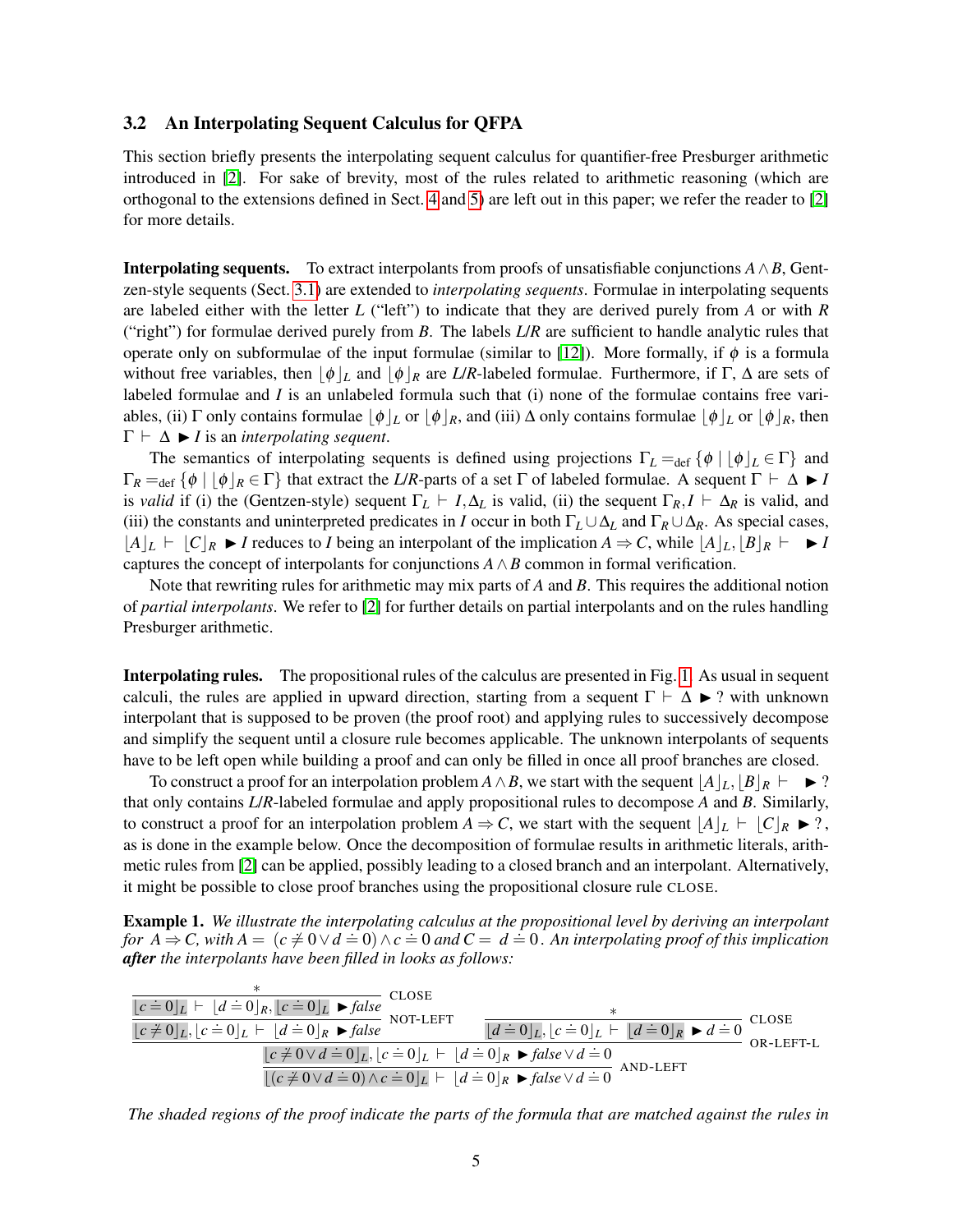$$
\frac{\Gamma, [\phi]_L \vdash \Delta \blacktriangleright I \qquad \qquad \Gamma, [\psi]_R \vdash \Delta \blacktriangleright I \qquad \qquad \Gamma, [\psi]_R \vdash \Delta \blacktriangleright I \qquad \qquad \Gamma, [\psi]_R \vdash \Delta \blacktriangleright I \qquad \qquad \Gamma, [\psi]_R \vdash \Delta \blacktriangleright I \qquad \qquad \Gamma \vdash [\phi]_L, \Delta \blacktriangleright I \qquad \qquad \Gamma \vdash [\phi]_R, \Delta \blacktriangleright I \qquad \qquad \Gamma \vdash [\psi]_R, \Delta \blacktriangleright I \qquad \qquad \Gamma \vdash [\psi]_R, \Delta \blacktriangleright I \qquad \qquad \Gamma \vdash [\psi]_R, \Delta \blacktriangleright I \qquad \qquad \Gamma \vdash [\psi]_R, \Delta \blacktriangleright J \qquad \qquad \Gamma \vdash [\psi]_R, \Delta \blacktriangleright J \qquad \qquad \Gamma \vdash [\psi]_R, \Delta \blacktriangleright J \qquad \qquad \Gamma \vdash [\psi]_R, \Delta \blacktriangleright J \qquad \qquad \Gamma \vdash [\psi]_R, \Delta \blacktriangleright J \qquad \qquad \Gamma \vdash [\psi]_R, \Delta \blacktriangleright I \qquad \qquad \Gamma \vdash [\psi]_R, \Delta \blacktriangleright I \qquad \qquad \Gamma \vdash [\psi]_R, \Delta \blacktriangleright I \qquad \qquad \Gamma \vdash [\psi]_R, \Delta \blacktriangleright I \qquad \qquad \Gamma \vdash [\psi \lor \psi]_D, \Delta \blacktriangleright I \qquad \qquad \Gamma \vdash [\psi \lor \psi]_D, \Delta \blacktriangleright I \qquad \qquad \Gamma \vdash [\psi \lor \psi]_D, \Delta \blacktriangleright I \qquad \qquad \Gamma \vdash [\neg \phi]_D, \Delta \blacktriangleright I \qquad \qquad \Gamma \vdash [\neg \phi]_D, \Delta \blacktriangleright I \qquad \qquad \Gamma \vdash [\neg \phi]_D, \Delta \blacktriangleright I \qquad \qquad \Gamma \vdash [\neg \phi]_D, \Delta \blacktriangleright I \qquad \qquad \Gamma \vdash [\psi]_R, \Delta \blacktriangleright \Gamma \vdash \Gamma \vdash [\psi]_R, \Delta \blacktriangleright \Gamma \vdash \Gamma \vdash [\psi]_R, \Delta \blacktriangleright \Gamma \vdash \Gamma \vdash [\psi]_R, \Delta \blacktriangleright \
$$

<span id="page-5-0"></span>Figure 1: The interpolating rules for propositional logic. Parameter *D* in the rules AND-LEFT, OR-RIGHT, and NOT-\* stands for either *L* or *R*.

$$
\frac{\Gamma, \lfloor [x/t]\phi \rfloor_L, \lfloor \forall x.\phi \rfloor_L \vdash \Delta \blacktriangleright I}{\Gamma, \lfloor \forall x.\phi \rfloor_L \vdash \Delta \blacktriangleright \forall_{Rt} I} \xrightarrow{\text{ALL-}} \frac{\Gamma, \lfloor [x/t]\phi \rfloor_R, \lfloor \forall x.\phi \rfloor_R \vdash \Delta \blacktriangleright I}{\Gamma, \lfloor \forall x.\phi \rfloor_R \vdash \Delta \blacktriangleright \exists_{Lt} I} \xrightarrow{\text{LEFT-R}}
$$
\n
$$
\frac{\Gamma, \lfloor [x/c]\phi \rfloor_D \vdash \Delta \blacktriangleright I}{\Gamma, \lfloor \exists x.\phi \rfloor_D \vdash \Delta \blacktriangleright I} \xrightarrow{\text{EET}} \frac{\Gamma \vdash \lfloor [x/c]\phi \rfloor_D, \Delta \blacktriangleright I}{\Gamma \vdash \lfloor \forall x.\phi \rfloor_D, \Delta \blacktriangleright I} \xrightarrow{\text{ALL-}}
$$

<span id="page-5-1"></span>Figure 2: Interpolating rules to handle quantifiers. In ALL-LEFT-L, the quantifier  $\forall R_t$  denotes universal quantification over all constants occurring in *t* but not in  $\Gamma_L \cup \Delta_L$ ; likewise,  $\exists_L t$  in ALL-LEFT-R denotes existential quantification over all constants occurring in *t* but not in  $\Gamma_R \cup \Delta_R$ . Parameter *D* stands for either *L* or *R*.

*Fig.* [1.](#page-5-0) The proof starts with the sequent  $[(c \neq 0 \lor d = 0) \land c = 0]_L \vdash [d = 0]_R \blacktriangleright ?$ ; the ? acts as a *place holder for the interpolant, to be filled in during the second phase of the proof.*

*The* AND-LEFT *rule allows us to split the L-labeled conjunction*  $(c \neq 0 \lor d = 0) \land c = 0$ , *retaining the L label in both constituents; the interpolant* ? *is unchanged. We can now apply* OR-LEFT-L *to the*  $\alpha$  *disjunction c*  $\neq$  0∨*d*  $\equiv$  0. This rule requires, however, that the interpolant in the conclusion also be a *disjunction. We therefore replace* ? *by I*  $\vee$ *J, with fresh symbols I and J, before applying* OR-LEFT-L.

*Since* OR-LEFT-L *has two premises, the proof splits into two branches. The right branch, with interpolant J, can immediately be closed using the* CLOSE *rule in the lower-left corner of Fig. [1.](#page-5-0) At this point, the place holder J is instantiated by*  $d = 0$ *, as dictated by CLOSE. The left branch, with interpolant I, requires an application of* NOT-LEFT *(which does not change the interpolant). Finally, closing this branch using the first of the four* CLOSE *rules instantiates I to false.*

*Propagating the values found for I and J down to the root of the proof yields I* ∨*J* = *false*∨*d* .<sup>=</sup> <sup>0</sup>*, which is equivalent to*  $d = 0$ *, as the final interpolant.*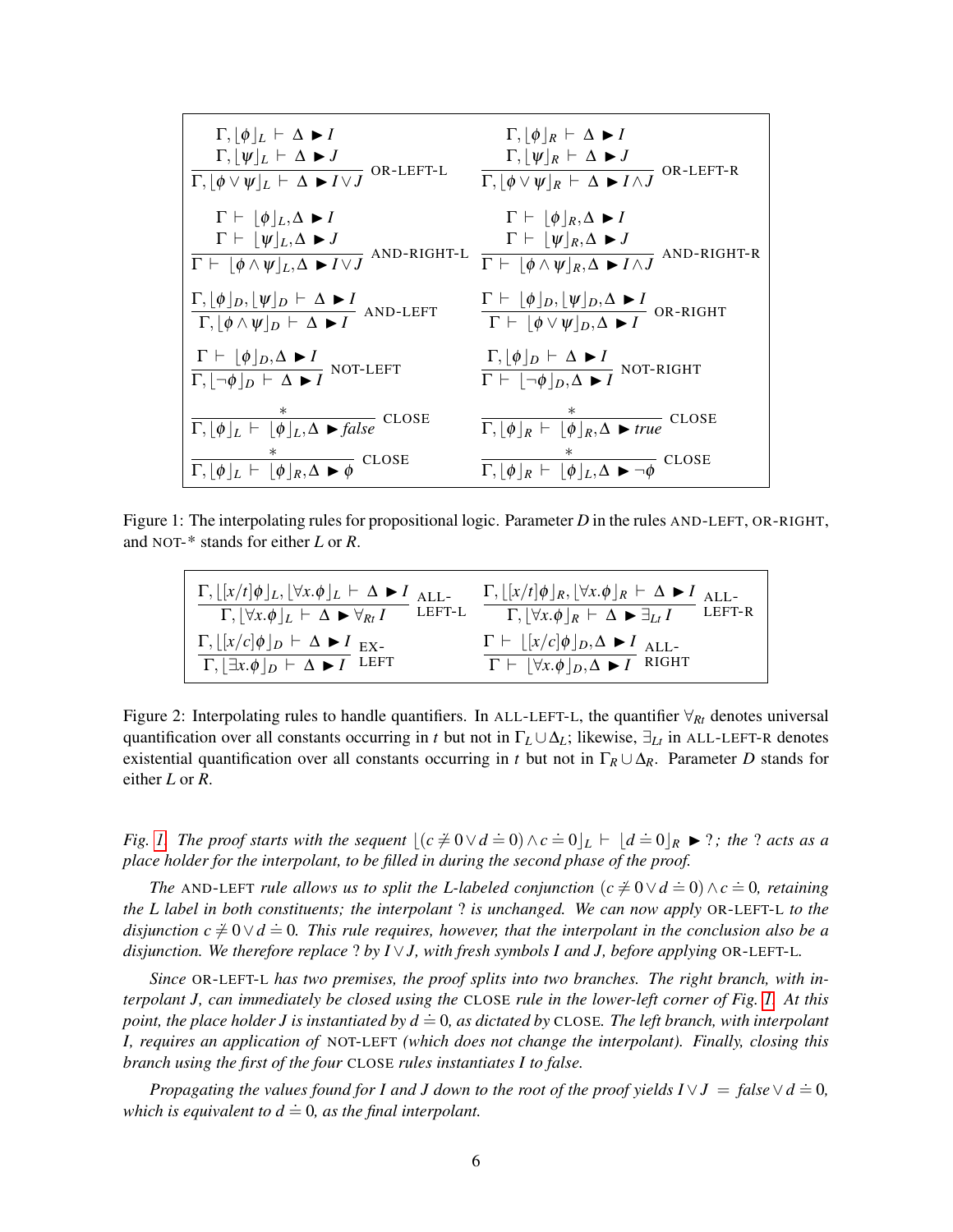# <span id="page-6-0"></span>4 Interpolating QFPA with Uninterpreted Predicates

In this section, we consider interpolation for Presburger arithmetic with uninterpreted predicates. We use uninterpreted predicates later in Sect. [5](#page-8-0) to enrich our arithmetic fragment by uninterpreted functions (via relational encodings of such functions). Uninterpreted functions in turn allow us to represent arrays and their operations in our logic, which is the main objective of this paper.

The logic of quantified Presburger arithmetic with predicates is  $\Pi_1^1$ -complete, which means that no complete calculi exist [\[13\]](#page-13-12). We therefore instead give a complete interpolating calculus for the *quantifierfree* fragment of Presburger arithmetic with predicates, QFPAUP.

We first observe that one cannot always avoid quantifiers in interpolants for QFPAUP:

#### <span id="page-6-1"></span>Theorem 2. *QFPAUP is not closed under interpolation.*

In other words, there are unsatisfiable conjunctions  $A \wedge B$  in QFPAUP for which no interpolants expressible in QFPAUP exists. In order to prove this theorem, we need an intermediate result.

<span id="page-6-2"></span>**Lemma 3.** Let y be a constant and  $S = {\alpha_i y + \beta_i \mid \alpha_i, \beta_i \in \mathbb{Z}, i \in \{1, ..., n\}}$  be a finite set of terms in *QFPA. Then there exists an even number*  $a \in 2\mathbb{Z}$  *such that*  $\frac{a}{2} \notin \{val_{y \mapsto a}(t) \mid t \in S\}$ *.* 

*Proof.* Choose  $a \in 2\mathbb{Z}$  such that  $a > 2 \cdot \max_i |\beta_i|$ . Let us suppose that, for some  $t = \alpha y + \beta \in S$ , we have  $val_{y \mapsto a}(\alpha y + \beta) = \alpha a + \beta = \frac{a}{2}$  $\frac{a}{2}$ . This implies  $2\alpha a + 2\beta = a$  and thus  $(2\alpha - 1)a = -2\beta$ . Since  $2\alpha - 1 \neq 0$ , we distinguish two cases:

- $2\alpha 1 > 0$ : this yields a contradiction because  $(2\alpha 1)a \ge a > 2 \cdot |\beta| = |-2\beta| \ge -2\beta$ .
- $2\alpha 1 < 0$ : this yields a contradiction because  $(2\alpha 1)a \leq -a < -2 \cdot |\beta| = -|2\beta| \leq -2\beta$ .  $\Box$

We can now prove Theorem [2.](#page-6-1)

*Proof of Theorem [2.](#page-6-1)* We construct an example of inconsistent formulae *A* and *B* in QFPAUP whose interpolant requires quantification. Consider:

$$
A = 2c - y \doteq 0 \land p(c) \qquad \qquad B = 2d - y \doteq 0 \land \neg p(d)
$$

The symbols *p* and *y* are common, while *c* and *d* are local. The conjunction *A*∧*B* is unsatisfiable. The strongest and the weakest interpolants for *A* and *B* are, respectively:

$$
I_s = \exists x. (2x - y \doteq 0 \land p(x)) \qquad I_w = \forall x. (2x - y \doteq 0 \rightarrow p(x))
$$

Now suppose *I* is a quantifier-free interpolant for  $A \wedge B$ ; in particular, *I* contains only the common symbols *p* and *y*. Let  $S = \{t \mid p(t) \text{ occurs in } I\}$  be the set of all terms occurring in *I* as arguments of *p*. All elements of *S* are QFPA terms over the symbol *y*. By Lem. [3,](#page-6-2) there is an even number  $a \in 2\mathbb{Z}$  such that *a*  $\frac{a}{2} \notin \{val_{y \mapsto a}(t) \mid t \in S\}.$ 

Since *I* is an interpolant, the implications  $I_s \Rightarrow I$  and  $I \Rightarrow I_w$  hold. In particular, observe that

<span id="page-6-3"></span>
$$
(2 | y) \models (I_s \leftrightarrow I) \land (I \leftrightarrow I_w).
$$
 (1)

Choose an interpretation *K* with  $K(y) = a$  that satisfies *I* (this is possible, because such satisfying interpretations exist for *I<sub>s</sub>*). Because of [\(1\)](#page-6-3) and because  $K(y)$  is even, it holds that  $\frac{K(y)}{2} \in K(p)$ . However, we know that *I* does not contain any atom  $p(t)$  such that  $val_K(t) = \frac{K(y)}{2}$ . This means that *I* is also satisfied by the interpretation *K'* that coincides with *K*, with the only exception that  $\frac{K'(y)}{2}$  $\frac{f(y)}{2} \notin K'(p)$ . But *K'* violates *Iw*, contradicting the assumption that *I* is an interpolant.  $\Box$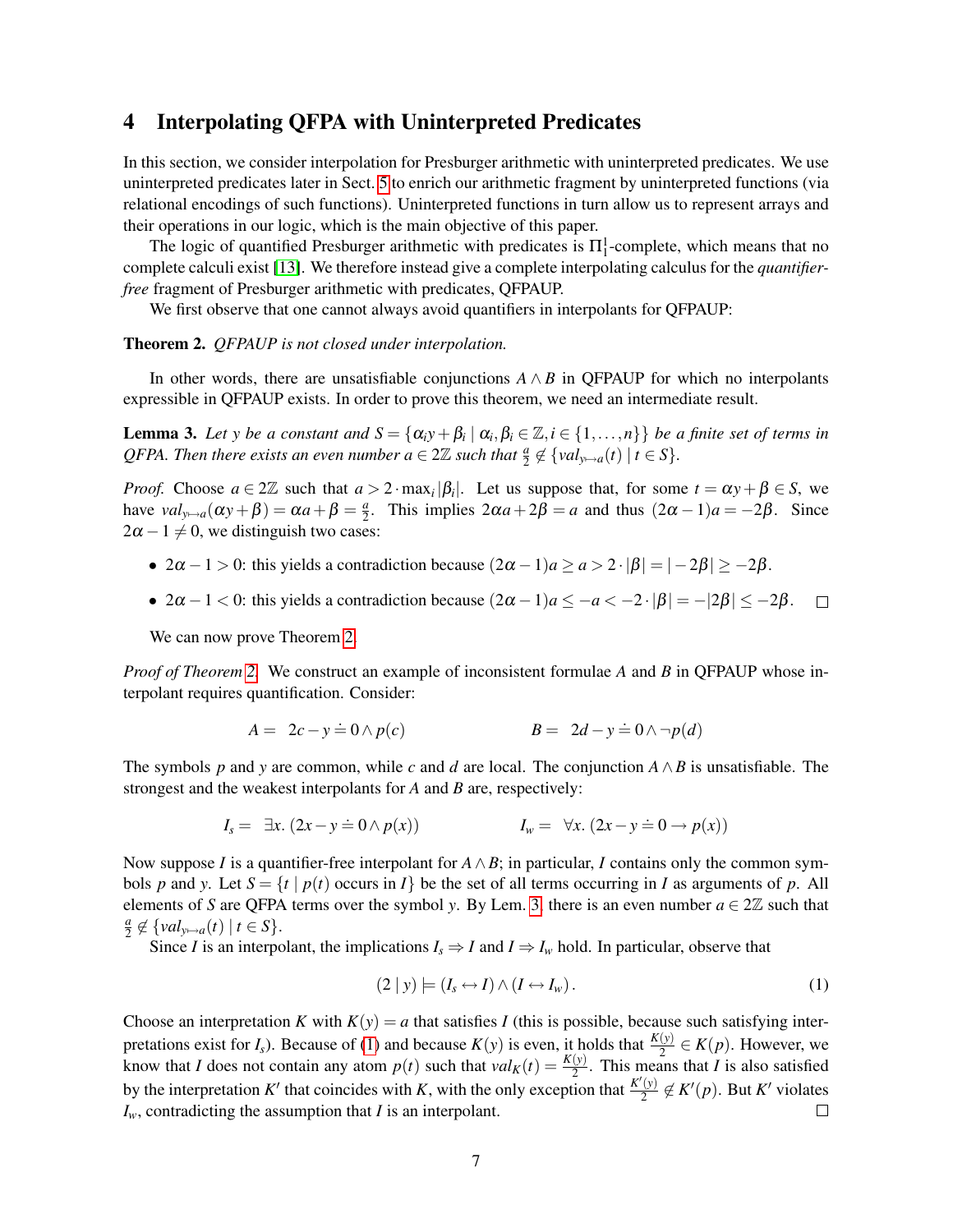**Proof rules for uninterpreted predicates.** In the non-interpolating calculus [\[14\]](#page-13-13), predicates are integrated using the following *unification* rule:

$$
\frac{\Gamma, p(s_1, \ldots, s_n) \vdash p(t_1, \ldots, t_n), \bigwedge_i s_i - t_i = 0, \Delta}{\Gamma, p(s_1, \ldots, s_n) \vdash p(t_1, \ldots, t_n), \Delta}
$$
 PRED-UNIFY'

We simulate this rule by means of an explicit *predicate consistency* axiom:

<span id="page-7-0"></span>
$$
PC_p = \forall \bar{x}, \bar{y}. \ (p(\bar{x}) \land \bar{x} - \bar{y} \doteq 0) \rightarrow p(\bar{y}) \tag{2}
$$

Axiom [\(2\)](#page-7-0) can be viewed as an *L*- or *R*-labeled formula (depending on whether *p* occurs in  $\Gamma_L \cup \Delta_L$ ,  $\Gamma_R \cup \Delta_R$ , or both) that is implicitly present in any sequent.

To make use of [\(2\)](#page-7-0) in a proof, we need additional proof rules to instantiate quantifiers, which are given in Fig. [2.](#page-5-1) The rules ALL-LEFT-L/R are the potential source of quantifiers that can occur in QF-PAUP interpolants, because they can be used to instantiate *L*/*R*-labelled quantified formulae with terms containing alien symbols (which have to be eliminated from resulting interpolants through quantifiers).

Practically, formula [\(2\)](#page-7-0) can be instantiated with techniques similar to the e-matching used in SMT solvers [\[15\]](#page-13-14): it is sufficient to generate a ground instance of [\(2\)](#page-7-0) by applying ALL-LEFT-L/R whenever literals  $p(\bar{s})$  and  $p(\bar{t})$  occur in the antecedent and succedent, respectively, of a sequent [\[14\]](#page-13-13):

$$
\frac{\Gamma, \lfloor p(\bar{s}) \rfloor_D, \lfloor (p(\bar{s}) \wedge \bar{s} - \bar{t} = 0) \rightarrow p(\bar{t}) \rfloor_L \vdash \lfloor p(\bar{t}) \rfloor_E, \Delta \blacktriangleright I}{\Gamma, \lfloor p(\bar{s}) \rfloor_D \vdash \lfloor p(\bar{t}) \rfloor_E, \Delta \blacktriangleright \forall_{R\bar{s}\bar{t}} I}
$$
ALL-LEFT-L<sup>+</sup>

where  $D, E \in \{L, R\}$  are arbitrary labels, and  $\forall_{R\bar{s}\bar{t}}$  denotes universal quantification over all constants occurring in the terms  $\bar{s}$ ,  $\bar{t}$  but not in the set of left formulae  $(\Gamma, \lfloor p(\bar{s}) \rfloor_D)_L \cup (\Delta, \lfloor p(\bar{t}) \rfloor_E)_L$  (like in Fig. [2\)](#page-5-1). Similarly, instances of [\(2\)](#page-7-0) labelled with *R* can be generated using ALL-LEFT-R. To improve efficiency, refinements can be formulated that drastically reduce the number of generated instances [\[16\]](#page-13-15).

**Example 4.** Fig. [3](#page-8-1) shows how to derive an interpolant for  $(2c - y = 0 \land p(c)) \land (2d - y = 0 \land \neg p(d)),$ *a formula known from the proof of Theorem [2.](#page-6-1) The first steps in the proof are concerned with the decomposition of the input formulae to literals. Next, we instantiate PC<sup>p</sup> with the predicate arguments c and d, due to the occurrences of the literals p*(*c*) *and p*(*d*) *in the sequent. After this, the proof can be closed by means of propositional rules, complementary literals, and arithmetic reasoning (the grey part, which uses rules and notation from [\[2\]](#page-13-1)). The final interpolant is the formula I* =  $\forall x. (y - 2x \neq 0 \lor p(x))$ *, in which a quantifier has been introduced* ALL-LEFT-L *for the constant d.*

Soundness and completeness. The calculus consisting of the rules in Fig. [1](#page-5-0) and [2](#page-5-1) and the arithmetic rules of [\[2\]](#page-13-1) generates correct interpolants. That is, whenever a sequent  $\frac{|A|_L}{|C|_R}$   $\blacktriangleright$  *I* is derived, the implications  $A \Rightarrow I$  and  $I \Rightarrow C$  are valid, and all constants in *I* occur in both *A* and *C*. More precisely:

**Lemma 5** (Soundness). *If an interpolating sequent*  $\Gamma \vdash \Delta \blacktriangleright I$  *is provable in the calculus, then it is valid. This implies, in particular, that the sequent*  $\Gamma_L, \Gamma_R \vdash \Delta_L, \Delta_R$  *is valid.* 

Vice versa, whenever an implication  $A \Rightarrow C$  holds, the calculus permits the derivation of an interpolant:

**Lemma 6** (Completeness). *Suppose*  $\Gamma$ , $\Delta$  *are sets of labeled formulae*  $|\phi|_L$  *and*  $|\phi|_R$  *such that all occurrences of existential quantifiers in* Γ*/*∆ *are under an even/odd number of negations, and all occurrences of universal quantifiers in* Γ*/*∆ *are under an odd/even number of negations. If* Γ*L*,Γ*<sup>R</sup>* ` ∆*L*,∆*<sup>R</sup> is valid, then there is a formula I such that*  $\Gamma \vdash \Delta \blacktriangleright I$  *is provable.* 

As shown in [\[2\]](#page-13-1), these two lemmas hold for the calculus consisting solely of the arithmetic and propositional rules. It is easy to see that the additional rules presented in this paper are sound and ensure completeness also in the presence of uninterpreted predicates.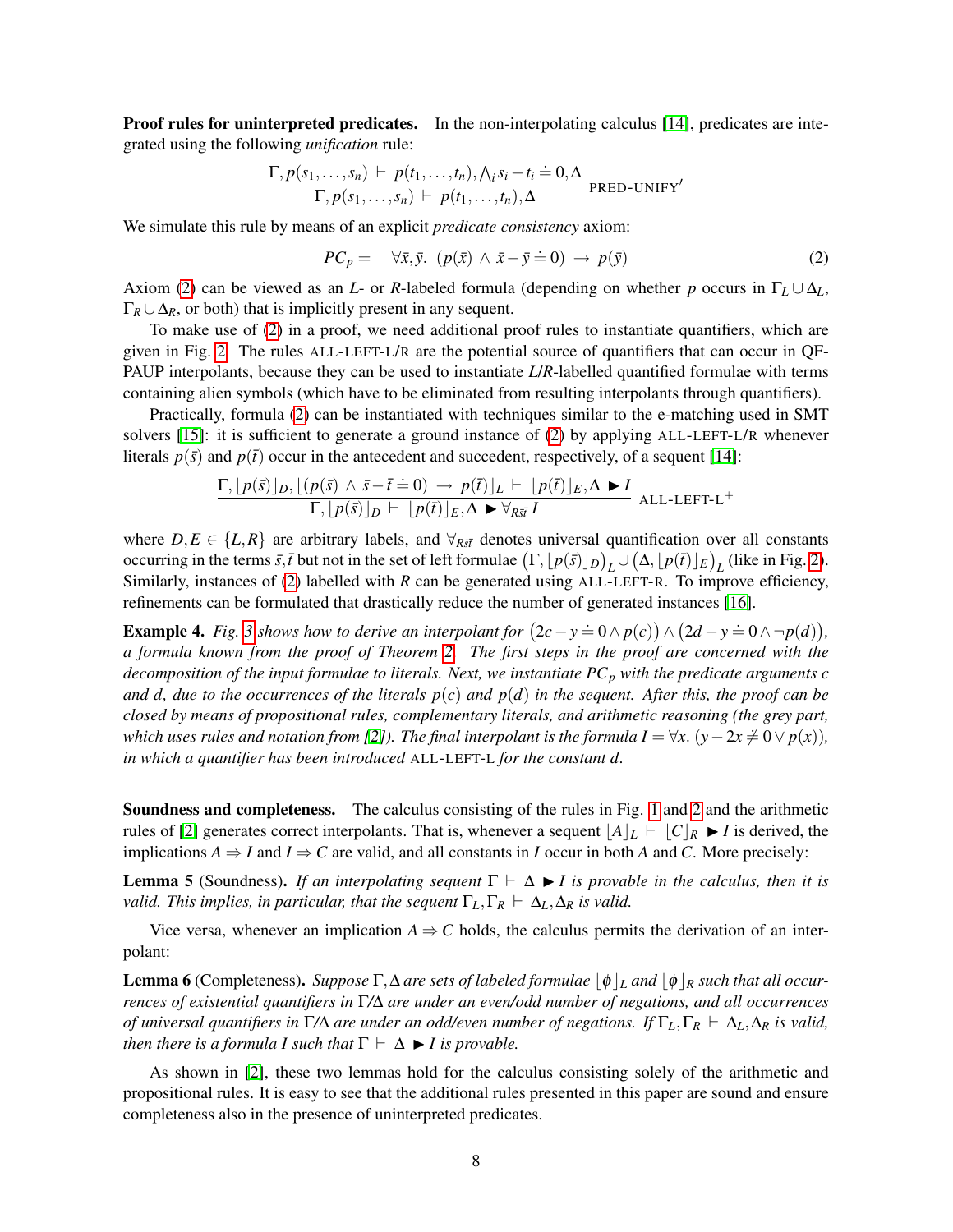|                                                                                                                                                    | CLOSE-EO-RIGHT            |
|----------------------------------------------------------------------------------------------------------------------------------------------------|---------------------------|
| $2c - y = 0$ $[2c - y = 0], 2d - y = 0$ $[0 = 0]$ $\vdash 0 = 0$ $[y - 2d = 0]$ $\blacktriangleright$ $y - 2d \neq 0$                              |                           |
| $2c - y = 0$ $[2c - y = 0]$ , $2d - y = 0$ $[0 = 0]$ $\vdash y - 2d = 0$ $[y - 2d = 0]$ $\blacktriangleright y - 2d \neq 0$                        | RED-RIGHT<br>RED-RIGHT    |
| $2c - y = 0$ $[2c - y = 0]$ , $2d - y = 0$ $[0 = 0]$ $\vdash 2c - 2d = 0$ $[2c - 2d = 0]$ $\blacktriangleright$ $y - 2d \neq 0$                    |                           |
| $2c - y = 0$ $[2c - y = 0]$ , $2d - y = 0$ $[0 = 0]$ $\vdash$ $c - d = 0$ $[c - d = 0]$ $\blacktriangleright$ $y - 2d \neq 0$                      | MUL-RIGHT                 |
| $ 2c-y=0 _L,  2d-y=0 _R \vdash  c-d=0 _L \blacktriangleright y-2d \neq 0$                                                                          | $IPI-$ <sup>+</sup>       |
| v                                                                                                                                                  |                           |
| $\ast$<br>$\ast$                                                                                                                                   |                           |
| - D<br>$ p(c) _L$ $\vdash$ $ p(c) _L$ $\blacktriangleright$ false<br>$\lfloor p(d)\rfloor_L \vdash \lfloor p(d)\rfloor_R \blacktriangleright p(d)$ | $OR$ -LEFT-L <sup>+</sup> |
| $[(p(c) \wedge c - d = 0) \rightarrow p(d)]_L, \dots \vdash \dots \blacktriangleright y - 2d \neq 0 \vee p(d)]$                                    | ALL-LEFT-L                |
| $[PC_p]_L, [p(c)]_L, [2c - y \doteq 0]_L, [2d - y \doteq 0]_R \vdash [p(d)]_R \blacktriangleright I$                                               |                           |
| $[PC_p]_L, [p(c)]_L, [2c - y \doteq 0]_L, [2d - y \doteq 0]_R, [\neg p(d)]_R$                                                                      | NOT-LEFT                  |
| $ PC_p _L,  p(c) _L,  2c - y \doteq 0 _L,  2d - y \doteq 0 \wedge \neg p(d) _R$ $\vdash \blacktriangleright I$                                     | AND-LEFT                  |
| $ PC_p _L$ , $ 2c - y \doteq 0 \wedge p(c) _L$ , $ 2d - y \doteq 0 \wedge \neg p(d) _R$ $\vdash$                                                   | AND-LEFT                  |
|                                                                                                                                                    |                           |

<span id="page-8-1"></span>Figure 3: Example proof involving uninterpreted predicates.

Chain interpolation. As mentioned in Sect. [2,](#page-2-0) our calculus is used to generate interpolant *chains*. More precisely, given a path  $\Gamma = T_1 \wedge \cdots \wedge T_n$ , an interpolant chain is a sequence of interpolants such that (i)  $I_0 = true$ ,  $I_n = false$ , (ii)  $I_i \wedge T_{i+1} \Rightarrow I_{i+1}$  for all  $0 \le i \le n-1$  and (iii) the constants and uninterpreted predicates in  $I_i$  occur in both  $\Gamma_L$  and  $\Gamma_R$ . The goal is to derive such chains by reusing a single proof of the sequent  $T_1 \wedge \cdots \wedge T_n$   $\vdash$  *false*. To this end, we need to make sure that changing the label in a root  $\Gamma \vdash \Delta$ of a proof does not affect the structure of the proof but only its labels and intermediate interpolants. This way, computing an interpolant for two *L*/*R* partitions of  $T_1 \wedge \cdots \wedge T_n$   $\vdash$  *false*, for example, only requires the labels and the intermediate interpolants to be adjusted. We say that two proofs are *structurally equivalent* if they are identical up to their labels and interpolants.

Interpolation chains can be generated by considering a sequence of structurally equivalent proofs (we state this as a conjecture, because we have not yet proven it for all arithmetic rules). To formalise this, we denote by  $|\Pi|_D$  the set of formulae  $\{|f|_D : f \in \Pi\}$ , for a set of formulae  $\Pi$  and  $D \in \{L, R\}$ .

**Conjecture 7.** *Consider two sets* Γ' *and* Δ' *of (unlabelled) formulae. Given a proof of the sequent*  $\Gamma$ ,  $[\Gamma']_R$   $\vdash \Delta' \rfloor_R$ ,  $\Delta \blacktriangleright I$ , there is a structurally equivalent proof of  $\Gamma$ ,  $[\Gamma']_L$   $\vdash \Delta' \rfloor_L$ ,  $\Delta \blacktriangleright J$  such that  $\Gamma', I \vdash \Delta', J$  is valid.

In the special case of a proof of  $[T_1]_L, \ldots, [T_i]_L, [T_{i+1}]_R, [T_{i+2}]_R, \ldots, [T_n]_R \vdash false \blacktriangleright I_i$ , there is an equivalent proof of  $[T_1]_L, \ldots, [T_i]_L, [T_{i+1}]_L, [T_{i+2}]_R, \ldots, [T_n]_R \vdash false \blacktriangleright I_{i+1}$  such that  $I_i \wedge T_{i+1} \Rightarrow I_{i+1}$ .

### <span id="page-8-0"></span>5 Interpolation in the Theory of Arrays

The (non-extensional) first-order theory of arrays [\[17\]](#page-13-16) is typically formulated over the function symbols *select* and *store* by means of the following axioms:

$$
\forall x, y, z. \ select(\text{store}(x, y, z), y) \doteq z \tag{3}
$$

<span id="page-8-3"></span><span id="page-8-2"></span>
$$
\forall x, y_1, y_2, z. \ (y_1 \doteq y_2 \lor select(store(x, y_1, z), y_2) \doteq select(x, y_2)) \tag{4}
$$

In these and the following formulae, we use general equalities  $s = t$  as a shorthand-notation for  $s - t = 0$ . Intuitively, *select*(*x*, *y*) retrieves the element stored at position *y* in array *x*, while *store*(*x*, *y*, *z*) denotes the array that is identical to *x*, with the exception that value *z* is stored at position *y*.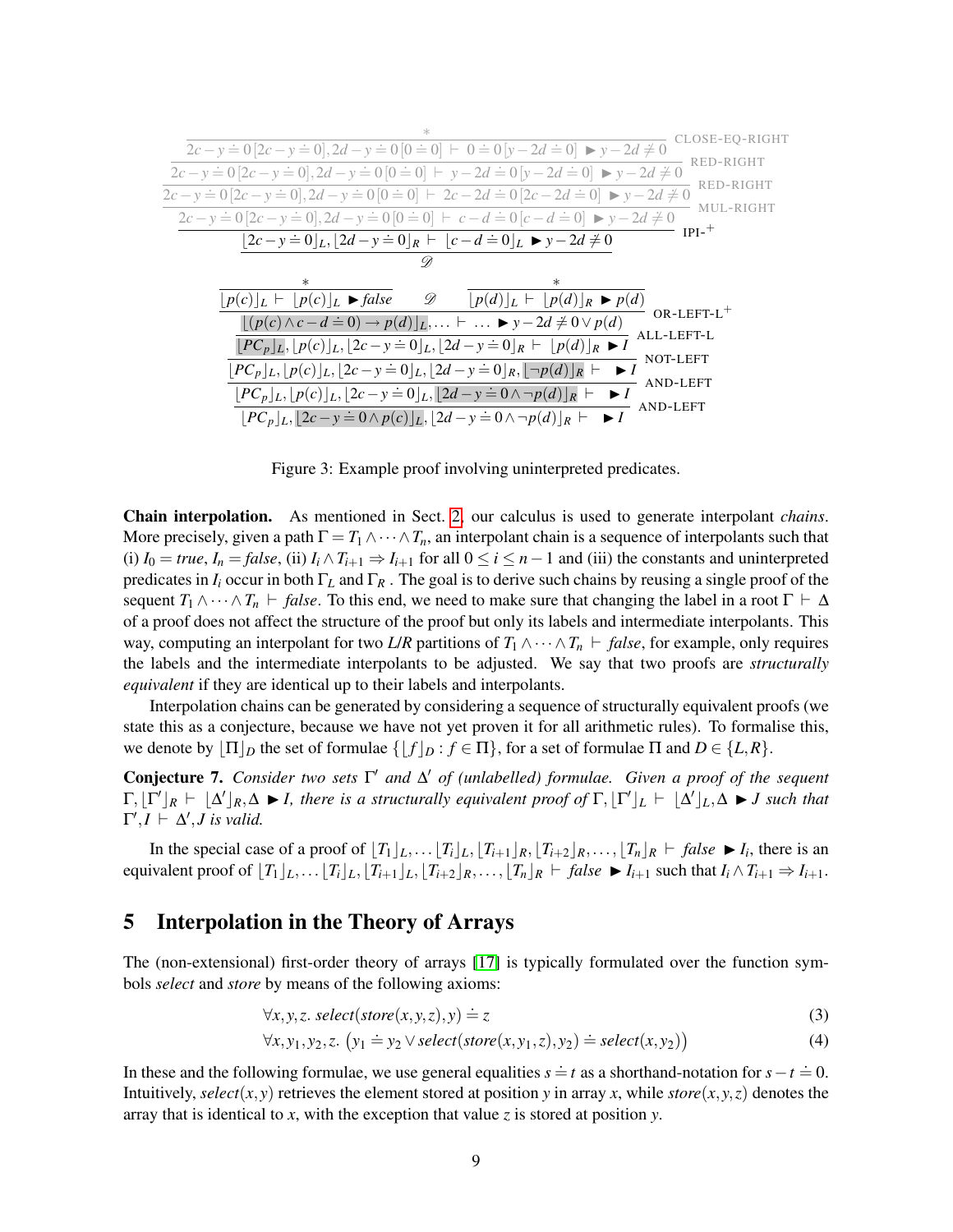We have observed in Theorem [2](#page-6-1) that QFPAUP is not closed under interpolation. This result directly carries over to QFPA combined with arrays; in fact, it has been noted in [\[18,](#page-13-17) [9\]](#page-13-8) that not even the quantifier-free theory of arrays *without* arithmetic is closed under interpolation. An example are the following formulae:

$$
A = M' \doteq store(M, a, x)
$$
  
\n
$$
B = b \neq c \land select(M', b) \neq select(M, b) \land select(M', c) \neq select(M, c)
$$

Interpolants of the unsatisfiable conjunction  $A \wedge B$  must only contain the non-logical symbols  $M, M'$ and the theory symbols .=,*select*,*store*,∧, etc. The only interpolants over this vocabulary are quantified formulae such as

$$
\forall x, y. \ (x \doteq y \lor select(M, x) \doteq select(M', x) \lor select(M, y) \doteq select(M', y))
$$

On the next pages, we will describe an interpolation procedure for arrays that is able to derive quantified interpolants. Our procedure is similar in flavour to the procedures in [\[11,](#page-13-10) [10\]](#page-13-9) and works by explicit instantiation of the array axioms. As in Sect. [4,](#page-6-0) axioms are handled using the rules ALL-LEFT-L/R, which introduce quantifiers in interpolants as needed.

### <span id="page-9-2"></span>5.1 Presburger Arithmetic with Uninterpreted Functions

As a first step, we consider the combination of PA with uninterpreted functions, which are handled in proofs via an encoding into relations. Uninterpreted functions will later (Sect. [5.2\)](#page-10-0) be used to represent the array operations *select* and *store*.

Recall that *P* denotes the vocabulary of uninterpreted predicates, and *F* the vocabulary of uninterpreted functions. We assume that a fresh  $(n+1)$ -ary uninterpreted predicate  $f_p \in P$  exists for every *n*-ary uninterpreted function  $f \in F$ . Occurrences of *f* in a (sub)-formula  $\phi$  can then be rewritten to  $f_p$  by means of the following rule:

<span id="page-9-0"></span>
$$
\phi[f(t_1,\ldots,t_n)] \quad \sim \quad \exists x. \ (f_p(t_1,\ldots,t_n,x) \wedge \phi[x]) \tag{5}
$$

provided that the terms  $t_1, \ldots, t_n$  do not contain variables bound in  $\phi$ . As a further side condition, we require that [\(5\)](#page-9-0) is never applied underneath negations, which can be ensured by transformation to negation normal form.

Given an arbitrary formula  $\phi$ , we write  $\phi_{RE}$  for the function-free formula derived from  $\phi$  by exhaustive application of [\(5\)](#page-9-0). By adding explicit *functional consistency axioms*, we can establish the satisfiability-equivalence of  $\phi$  and  $\phi_{RE}$  in the quantifier-free case:<sup>[3](#page-0-0)</sup>

$$
FC_f = \forall \bar{x}, y_1, y_2. \left( f_p(\bar{x}, y_1) \land f_p(\bar{x}, y_2) \rightarrow y_1 \stackrel{\cdot}{=} y_2 \right) \tag{6}
$$

<span id="page-9-1"></span>Lemma 8. *The quantifier-free formula* φ *is satisfiable if and only if the following conjunction is satisfiable:*

$$
\phi_{RE} \wedge \bigwedge_{f \in F} FC_f \tag{7}
$$

By the lemma, it is sufficient to construct a proof of the negation of [\(7\)](#page-9-1) (assuming the predicate consistency axioms [\(2\)](#page-7-0)) in order to show that  $\phi$  is unsatisfiable.

In a proof, the axioms  $FC_f$  can be handled by ground instantiation just like the predicate consistency axiom [\(2\)](#page-7-0): whenever atoms  $f_p(\bar{s}, s_0)$  and  $f_p(\bar{t}, t_0)$  occur in the antecedent of a sequent, an instance of *FC<sub>f</sub>* can be generated using the rules ALL-LEFT-L/R and the substitution  $[\bar{x}/\bar{s}, y_1/s_0, y_2/t_0]$ . This form of

<sup>&</sup>lt;sup>3</sup>In case quantifiers are present, one also needs axioms for totality, which are not considered in this paper.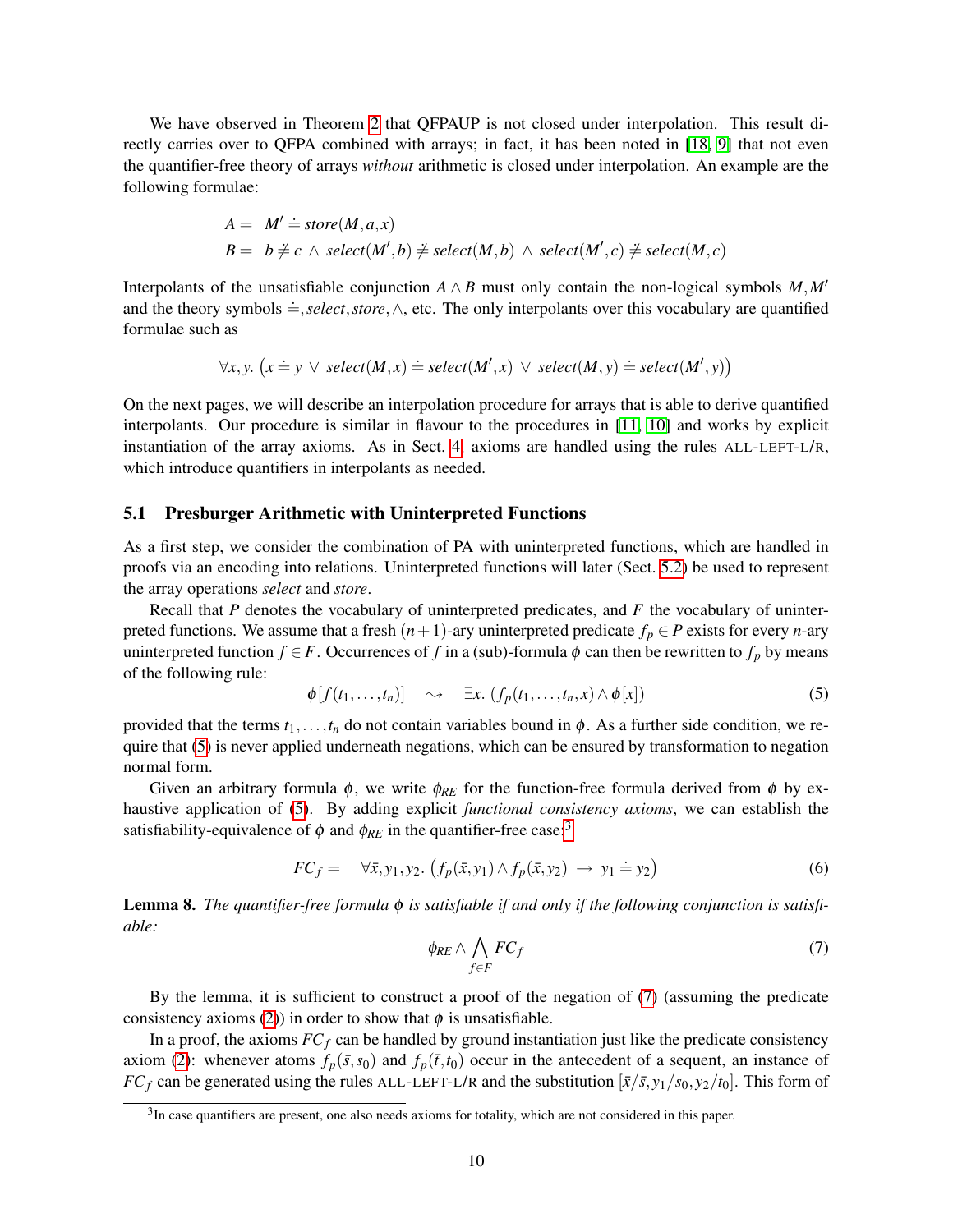instantiation is sufficient, because predicates  $f_p$  only occur in positive positions in  $\phi_{RE}$ , and therefore only turn up in antecedents. As before, the number of required instances can be kept feasible by formulating suitable refinements [\[16\]](#page-13-15).

After extracting an interpolant from a proof that contains relations encoding uninterpreted functions (like in [\(7\)](#page-9-1)), the functions can be re-substituted in the interpolant:

<span id="page-10-2"></span>
$$
f_p(t_1,\ldots,t_n,t_0) \quad \sim \quad f(t_1,\ldots,t_n) \doteq t_0 \tag{8}
$$

In many practical cases (but not in general, as follows from Theorem [2\)](#page-6-1), it is afterwards possible to eliminate quantifiers from interpolants using simplification rules such as:

$$
\forall x. (x-t=0 \to \phi) \quad \leadsto \quad [x/t]\phi
$$

provided that *x* does not occur in *t*. A more systematic study of cases and fragments in which quantifierfree interpolation is possible is planned as future work.

### <span id="page-10-0"></span>5.2 Presburger Arithmetic with Arrays

We can use the same relational encoding as in Sect. [5.1](#page-9-2) for the non-extensional theory of arrays; it is only necessary to add the two axioms [\(3\)](#page-8-2), [\(4\)](#page-8-3). We lift these axioms to the relational encoding as follows:

$$
AR_1 = \forall x_1, x_2, y, z_1, z_2. (store_p(x_1, y, z_1, x_2) \land select_p(x_2, y, z_2) \rightarrow z_1 \doteq z_2)
$$
  
\n
$$
AR_2 = \forall x_1, x_2, y_1, y_2, z, z_1, z_2. \left( \land \text{select}_p(x_1, y_1, z, x_2) \rightarrow y_1 \doteq y_2 \lor z_1 \doteq z_2 \land \text{select}_p(x_2, y_2, z_2) \rightarrow y_1 \doteq y_2 \lor z_1 \doteq z_2 \right)
$$

As in the previous sections, the axioms can be handled by ground instantiation based on literals that occur in antecedents of sequents. This yields an interpolating decision procedure for the combined theory of quantifier-free Presburger arithmetic with arrays:

**Theorem 9.** *Suppose* { *select*, *store*}  $\subseteq$  *F*, and A, *B* are closed quantifier-free formulae over the vocab*ulary F (and arbitrary vocabularies C*,*P of constants and predicates, resp.). The conjunction A*∧*B is unsatisfiable in integer structures that satisfy the axioms* [\(3\)](#page-8-2)*,* [\(4\)](#page-8-3) *if and only if there is a formula I such that the following sequent is provable (in the calculus from Sect. [3](#page-3-1) and [4\)](#page-6-0):*

<span id="page-10-1"></span>
$$
[A_{RE}]_L, [B_{RE}]_R, [AR_1]_L, [AR_2]_L, [AR_1]_R, [AR_2]_R, \newline \{[PC_p]_L\}_{p \in P_A}, \{[PC_p]_R\}_{p \in P_B}, \{[FC_f]_L\}_{f \in F_A}, \{[FC_f]_R\}_{f \in F_B} \vdash I
$$
\n(9)

*where*  $P_A/P_B$  *are the uninterpreted predicates and*  $F_A/F_B$  *the uninterpreted functions occurring in*  $A/B$ *.* 

Proofs can be constructed in a deterministic and terminating manner through ground instantiation of the axioms (as illustrated on the previous pages), and as discussed in [\[19\]](#page-13-18) for arithmetic reasoning.

When instantiating any of the axioms  $PC_p$ ,  $FC_p$  or  $AR_i$ , it is often possible to freely choose between the *L*- and the *R*-labelled version of the axiom. This choice affects the resulting interpolant and determines which literals will occur in the interpolant. As the instantiation of axioms is triggered by *L*/*R*-labelled literals in a sequent, it is usually meaningful to introduce an *L*-labelled instance of an axiom if all of the triggering literals are labelled with *L*, and similarly an *R*-instance if the triggering literals are labelled with *R*.

If a sequent [\(9\)](#page-10-1) is provable, then an interpolant of  $A \wedge B$  in the theory of quantifier-free Presburger arithmetic with arrays can be obtained from *I* using the re-substitution rule [\(8\)](#page-10-2).

Specifically for arrays, we found that the following simplification rule is frequently useful to avoid quantifiers in interpolants:

$$
\exists x. \; store(x, s, t) - u = 0 \quad \leadsto \quad select(u, s) - t = 0
$$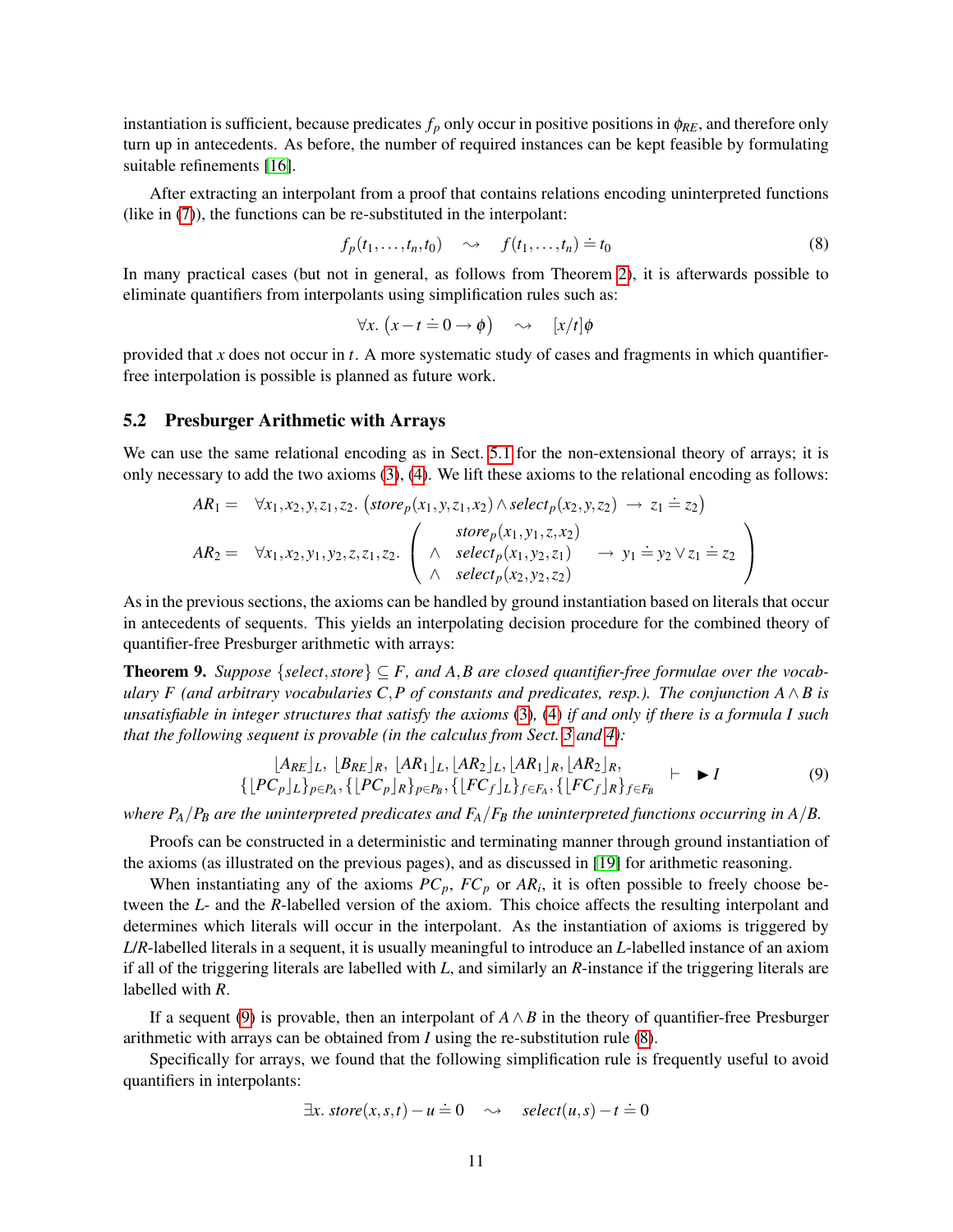### 6 Encoding of C Operations

The next two sections discuss details of the verification of C programs using our interpolation procedures, continuing Sect. [2.](#page-2-0) In our experiments, the model checker Wolverine [\[5\]](#page-13-4) (which uses the same infrastructure as the SATABS tool and supports a large range of ANSI-C features) was used to process C programs. Wolverine repeatedly produces interpolation problems by encoding paths of the input program as conjunctions of transition relations of individual statements, formulated over the theory of bitvector arithmetic combined with arrays. In order to pass such conjunctions to an interpolation procedure for PA with arrays, a suitable encoding of bitvector operations into unbounded linear arithmetic has to be chosen. We specify this encoding in a compact way using uninterpreted predicates and functions and axioms, similarly to the axiomatisation of the array theory in Sect. [5.2.](#page-10-0)

As a natural encoding, we consider the set  $\{-2^{n-1}, \ldots, 2^{n-1}-1\} \subset \mathbb{Z}$  as the domain of signed bitvector arithmetic of width *n*, and the set  $\{0,\ldots,2^n-1\}\subset\mathbb{Z}$  as the domain of unsigned arithmetic. To specify that some integer is a legal bitvector value, domain predicates inSigned/inUnsigned are declared that receive the bit-width *n* as first argument, and the integer value in question as second argument. For each C operation, a corresponding uninterpreted function is introduced that receives, besides the operands, information such as the bit-width as explicit arguments.

As an example, we show the (somewhat simplified) definition of signed bitvector addition in the Princess input format:

-Princess

```
/*** Declaration of uninterpreted predicates ***/
\predicates { inSigned(int, int); }
/*** Declaration of uninterpreted functions ***/
\functions { \partial int shiftLeft(int, int); \partial int addSigned(int, int, int); }
/*** Axioms ***/
  \forall int x, y; {shiftLeft(x, y)} (
    y > 0 \rightarrow shiftLeft(x, y) = shiftLeft(2*x, y-1))&
  \forall int x; {shiftLeft(x, 0)} shiftLeft(x, 0) = x
&
  \forall int x, width; (inSigned(width, x) ->
    x \ge -\text{shiftLeft}(1, \text{width} - 1) \& x \le \text{shiftLeft}(1, \text{width} - 1))&
  \forall int x, y, width; {addSigned(width, x, y)} (
    (\text{addSigned}(\text{width}, x, y) = x + y)addSigned(width, x, y) = x + y - shiftLeft(1, width) |
     addSigned(width, x, y) = x + y + shiftLeft(1, width)) &
    inSigned(width, addSigned(width, x, y)))
```
- Princess —

The axioms and declarations are mostly self-explanatory. As is common for SMT solvers, we specify *triggers* after universal quantifiers that state when and how an axiom is to be instantiated. For example,  $\{shiftLeft(x, y)\}$  states that the corresponding formula is to be instantiated whenever a term shiftLeft(*s*, *t*) occurs in a sequent. Internally, all uninterpreted functions are translated to uninterpreted predicates, and triggers are matched on the literals that occur in the antecedent of sequents.

Similar encodings can be provided for all C operations. A precise translation of non-linear operations like multiplication or bit-wise operations can be done by case analysis over the values of their operands, which in general leads to formulae of exponential size, but is well-behaved in many cases that are practically relevant (e.g., if one of the operands is a literal).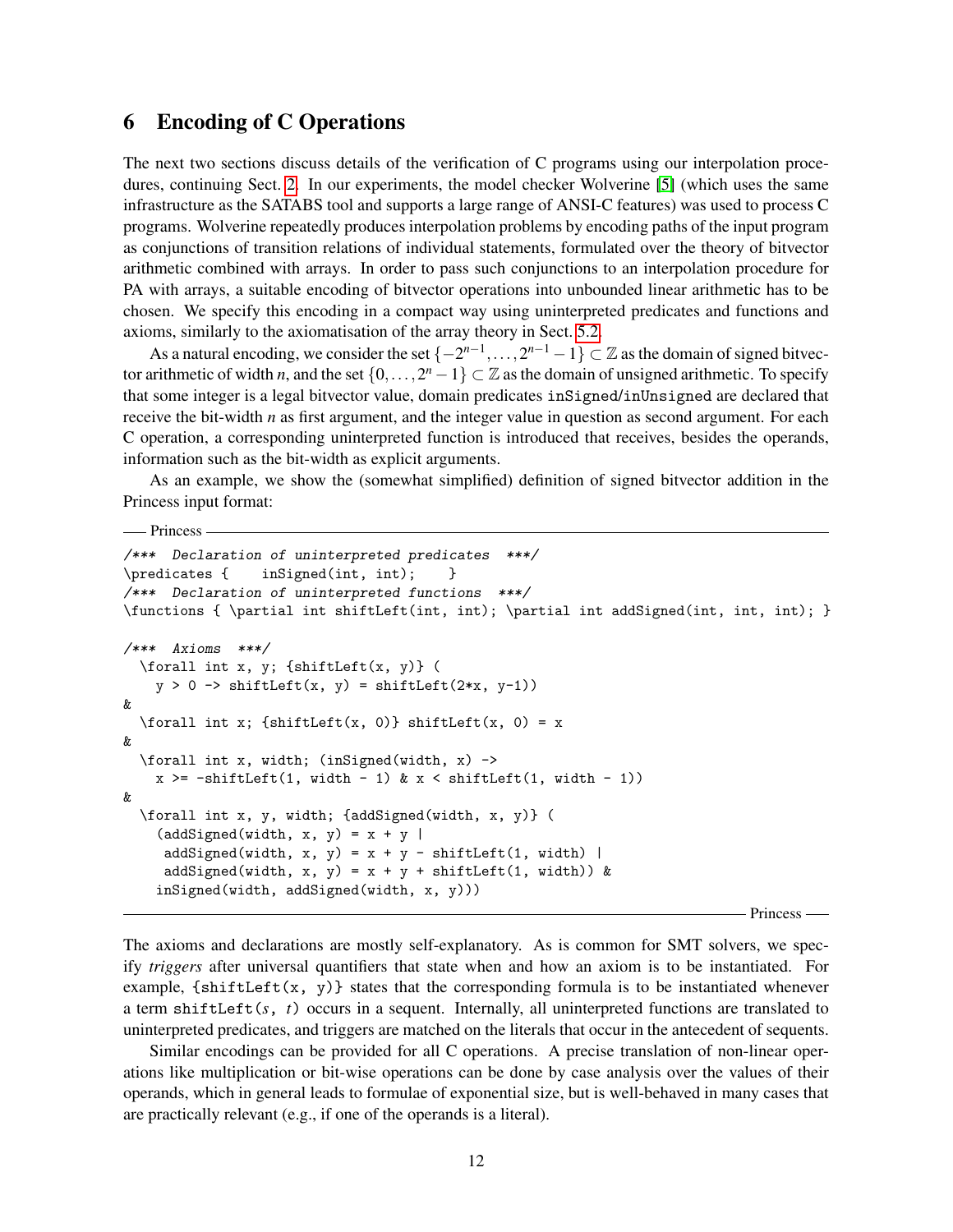# 7 Preliminary Experiments

 $\overline{\phantom{C}}$ 

The following listing shows a part of an open-source C program (initialisation and shutdown of an md5 implementation) that was successfully verified not to contain any array bound violations, dereferentiation of possibly dangling pointers, or assertion violations. Comments and layout of the program were changed to accommodate the lack of space, but no modifications were made otherwise.

```
/* nettle, low-level cryptographics library. Copyright (C) 2001 Niels Moeller */
void md5init(struct md5_ctx *ctx) {
  \text{ctx->digest}[0] = 0x67452301; \text{ctx->digest}[1] = 0xefcdab89;ctx->digest[2] = 0x98badcfe; ctx->digest[3] = 0x10325476;
  ctx->count_l = ctx->count_h = 0; ctx->index = 0; /*1*/
}
static void md5transform(uint32_t *digest, const uint32_t *data) {
 uint32<sub>_</sub>t a, b, c, d; a = digest[0]; b = digest[1]; c = digest[2]; d = digest[3];
 ROUND(F1, a, b, c, d, data[ 0] + 0xd76aa478, 7);
 ROUND(F1, d, a, b, c, data[ 1] + 0xe8c7b756, 12);
  /* [...] */
}
static void md5final(struct md5_ctx *ctx) {
 uint32_t data[MD5_DATA_LENGTH]; unsigned i, words;
 i = ctx->index;assert(i < MD5_DATA_SIZE);
  \text{ctx->block[i++] = 0x80;} /*2*/
 for( ; i & 3; i++) \text{ctx-&gt}block[i] = 0;words = i \gg 2;
 for (i = 0; i < words; i++)data[i] = LE\_READ\_UINT32(ctx->block + 4*i);if (words > (MD5_DATA_LENGTH-2)) {
      for (i = words; i < MD5_DATA_LENGTH; i++) data[i] = 0;md5transform(ctx->digest, data);
     for (i = 0; i < (MDS_DATA_LENGTH-2); i++) \text{data}[i] = 0;} else
   for (i = words; i < MD5_DATA_LENGTH - 2; i++) data[i] = 0;data[MD5_DATA_LENGTH-1] = (ctx->count_h \ll 9) | (ctx->count_l \gg 23);
  data[MD5_DATA_LENGTH-2] = (ctx->count_1 << 9) | (ctx->index << 3);md5transform(ctx->digest, data); }
void main(int argc, char **argv) {
  struct md5_ctx ctx; md5init(&ctx); md5final(&ctx); }
```
In order to verify main and all functions called from it, 51 program paths are extracted and handed over to the interpolation procedure, from which altogether 519 interpolants are generated. The interpolants range from formulae like  $select(\text{ctx}, 4) = 0$  at point /\*1\*/ (structs are encoded as arrays) to inequalities like  $i \leq 1$  at /\*2\*/.

 $C -$